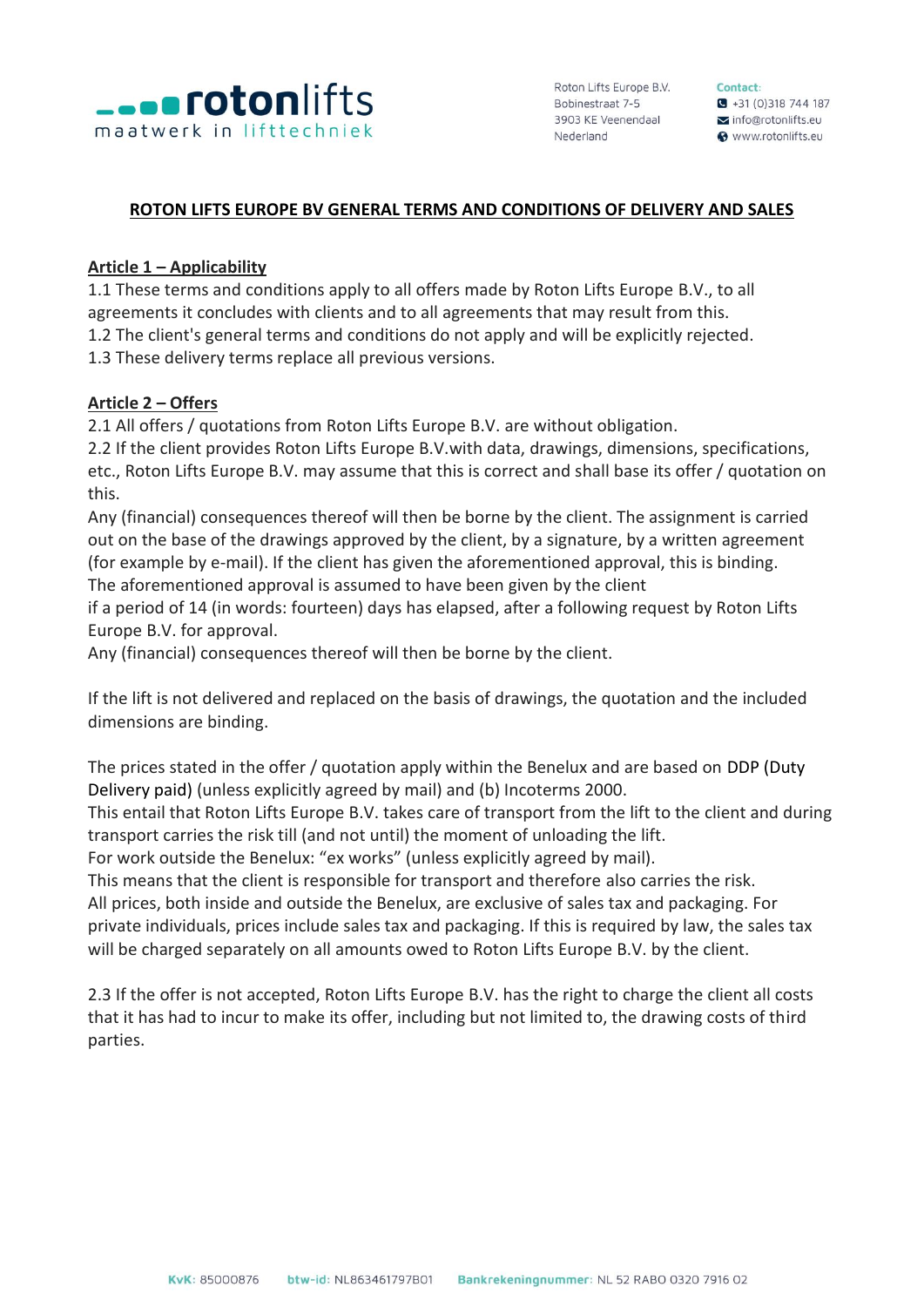

Contact:  $\bullet$  +31 (0)318 744 187 info@rotonlifts.eu Www.rotonlifts.eu



# 2.4 Unless otherwise stated in the offer, the following call-out charges apply:

Call-out costs based on hourly wages (travel hours there and back from Veenendaal) and mileage allowance (€ 0.35 per kilometre).

Zone 1: € 90,- Zone 2: € 175,- Zone 3: € 300,- Zone 4: € 460,-

The zone prices above are exclusive VAT.

Unless stated otherwise in the quotation, the following hourly rates apply: Hourly wage, inside office hours  $\epsilon$  85.00 excl. VAT Hourly wage outside office hours and in the evening  $\epsilon$  110.00 excl. VAT Hourly wage on weekends or public holidays € 135.00 excl. VAT

Roton Lifts Europe B.V. is entitled to adjust the above amounts annually, based on factors such CPI July-July (series all households), as these figures are announced by the Central Bureau of Statistics.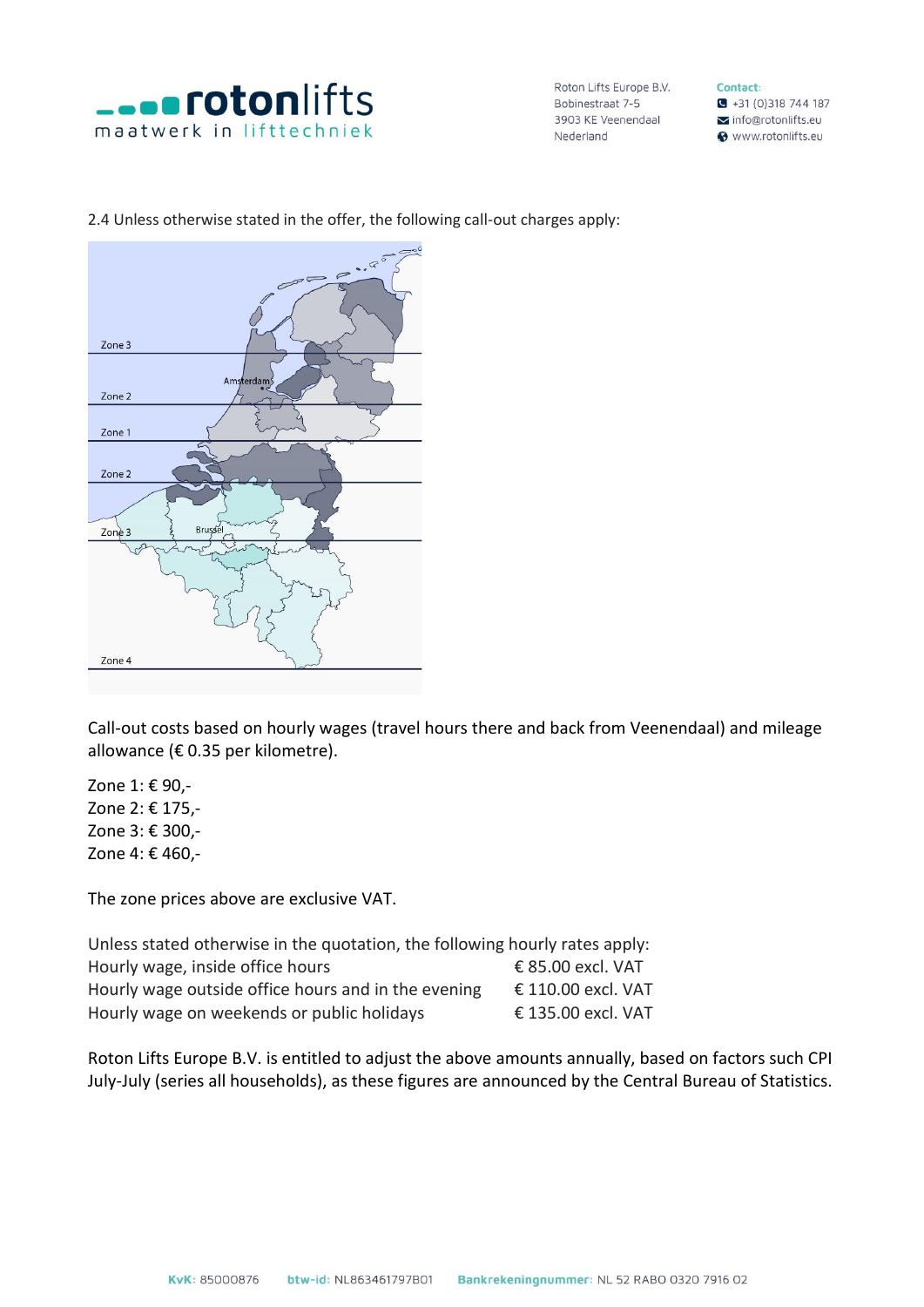

Contact:  $\bullet$  +31 (0)318 744 187 info@rotonlifts.eu **@** www.rotonlifts.eu

## **Article 3 - Intellectual Property Rights**

3.1 Unless otherwise agreed, Roton Lifts Europe B.V. remains the copyright holder on all industrial property rights to the offers, designs, images, drawings, (test) models, software, etc. provided by it.

3.2 The rights to the data referred to in paragraph 1 remain the property of Roton Lifts Europe B.V. regardless of whether costs have been charged to the client for the production thereof. This data may not be copied, used or shown to third parties without the express permission of Roton Lifts Europe. If this provision is violated, the client will owe Roton Lifts Europe B.V. an immediately due and payable fine of EUR 25,000 (in words: twenty-five thousand euros). In addition to compensation under the law, this fine can be claimed.

3.3 The client must return the information provided to him as referred to in paragraph 1 at the first request within the reasonable period set by Roton Lifts Europe. If this provision is violated, the client will owe Roton Lifts Europe B.V. an immediately due and payable fine of EUR 1,000 (in words: one thousand euros) per day. In addition to compensation under the law, this fine can be claimed.

# **Article 4 - Advice, designs and materials**

4.1 The client cannot derive any rights from advice and information that he receives from Roton Lifts Europe B.V. insofar as these do not relate directly to the assignment. 4.2 The client is responsible for the drawings and calculations made and supplied by or on behalf of him and for the functional suitability of materials prescribed by or on behalf of him.

4.3 The client indemnifies Roton Lifts Europe B.V. against any third-party claim with regard to the use of drawings, calculations, samples, models and suchlike provided by or on behalf of the client.

4.4 The client may examine the materials that Roton Lifts Europe B.V. wants to use before they are processed for its own account. If Roton Lifts Europe B.V. suffers damage as a result, this will be borne by the client.

4.5 If Roton Lifts Europe B.V. has advised the client (via: mail / telephone / quotation / visit) to purchase resources that benefit the safety of the installation (such as fencing / mesh walls / doors), and the client has decided against this, for example for budgetary reasons, then the client is responsible for the safety of itself and others who come into contact with the installation. Upon delivery of the installation, the Client must sign a risk statement in which it indicates that it accepts these risks and bears the (financial) consequences itself.

# **Article 5 - Delivery time**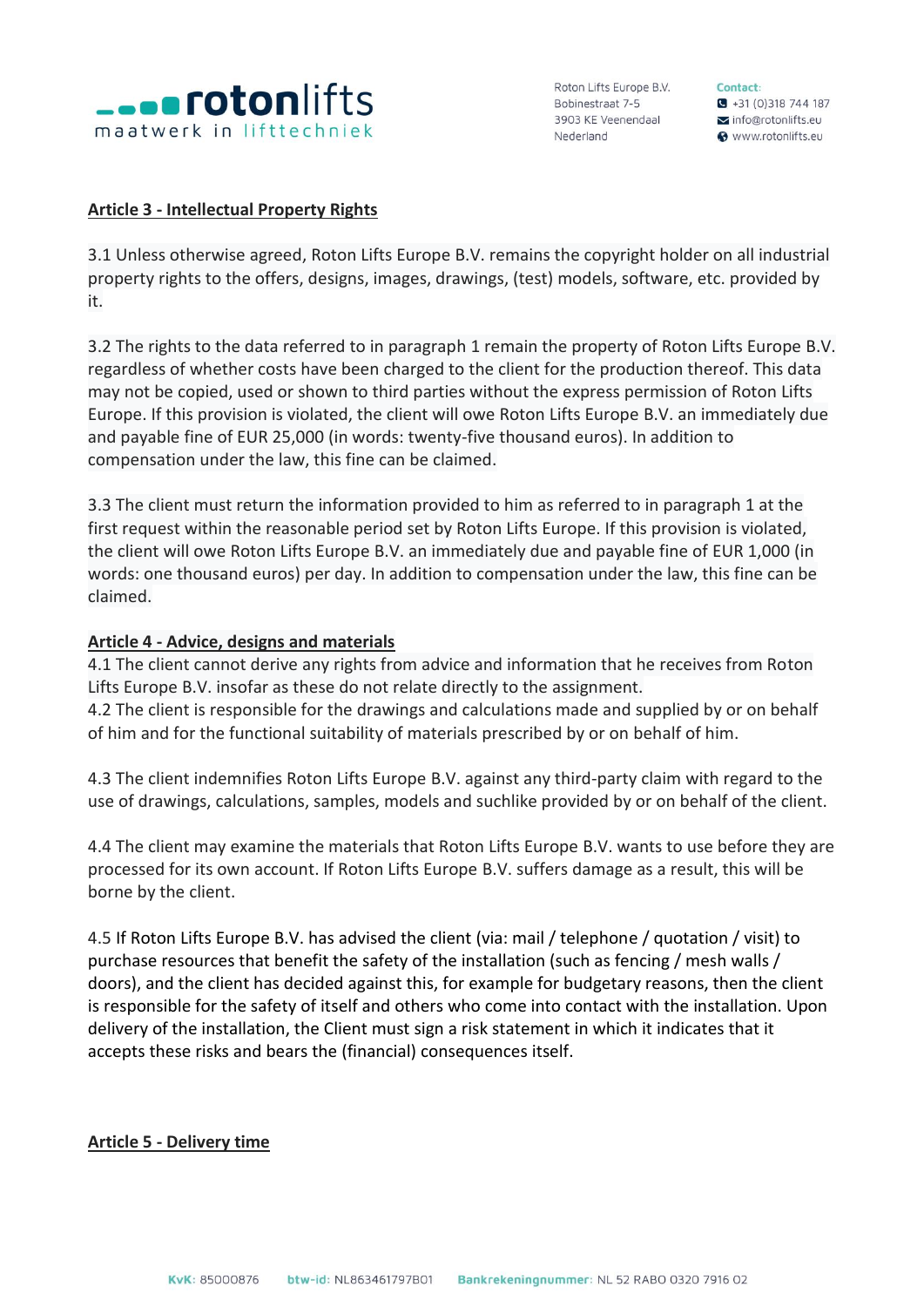

Roton Lifts Europe B.V. Bobinestraat 7-5 ворілеѕтгаат 7-5<br>3903 KE Veenendaal Nederland

Contact:  $\bullet$  +31 (0) 318 744 187 Info@rotonlifts.eu **@** www.rotonlifts.eu

5.1 The delivery time is determined by Roton Lifts Europe B.V. by approximation, so - unless explicitly agreed otherwise - it is not a strict deadline. The delivery time is expressed in production weeks and explicitly no calendar weeks.

5.2 When determining the delivery time, Roton Lifts Europe B.V. assumes that it can carry out the assignment under circumstances that are known to it at that time and as is apparent from the quotation and the appendices attached to it (specifically the preparatory work from the client as written down in appendix 1).

In case that there is no drawing work applicable (which is determined in mutual consultation), the lift will only be produced once the down payment has been made by the client. If drawing work does apply, the lift will only be produced after the down payment has been made and the approval as described in Article 2.2 has been obtained.

5.3 The following also applies with regard to the delivery time.

a. If there is additional work, the delivery time is extended by the time required to deliver the materials and parts for that (and have it delivered) and to perform the additional work.

b. If the additional work cannot be integrated into the planning of the Roton Lifts Europe, the work will be completed as soon as the planning of Roton Lifts Europe B.V. permits.

c. If there is a legal suspension of obligations by Roton Lifts Europe, the delivery time will be extended by the duration of the suspension.

d. If the continuation of the work cannot fit into the Roton Lifts Europe B.V. schedule, the work will be completed as soon as the Roton Lifts Europe B.V. schedule permits.

e. If there is unworkable weather, the delivery time is extended by the resulting stagnation time.

5.4 Exceeding the agreed delivery time does not in any case entitle to any form of compensation (including statutory interest or delay damage), unless this has been agreed in writing.

## **Article 6 - Storage costs**

The storage costs are for the account of Roton Lifts Europe B.V. up to 1 week after the jointly agreed scheduled delivery date. , thereafter storage and interest costs will be charged according to the applicable rates.

These rates are as follows:

Installations with a maximum lifting capacity of 750 kg to 3500 mm lifting height € 115,- per week Installations with a maximum lifting capacity of 750 kg to 6500 mm lifting height € 155 per week Installations with a maximum lifting capacity of 750 kg to 12000 mm lifting height € 195 per week Installations with a lifting capacity above 750 kg, but up to 2500 kg, regardless of the lifting height € 240 per week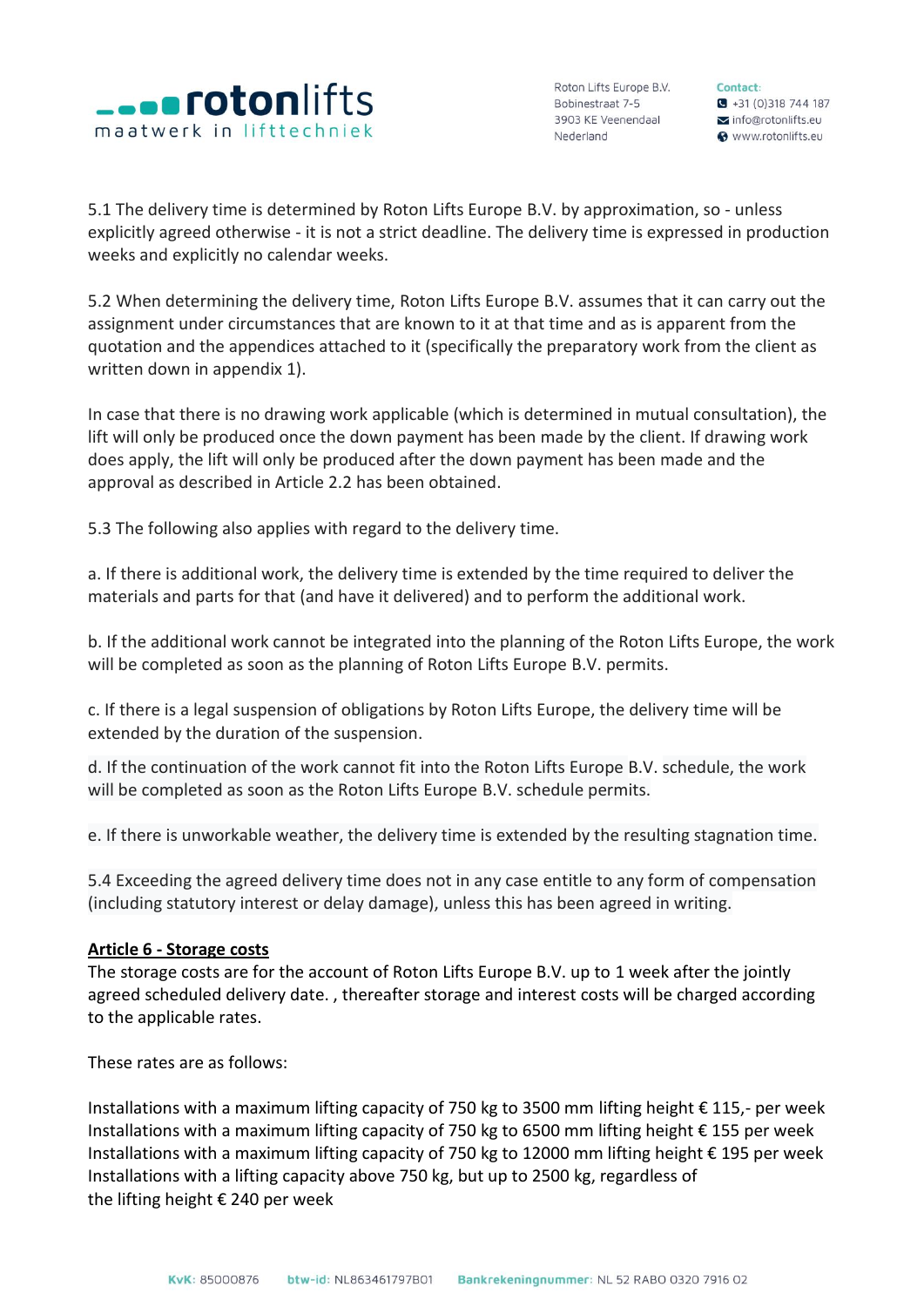

Contact:  $\bullet$  +31 (0)318 744 187 info@rotonlifts.eu **@** www.rotonlifts.eu

Installations with a maximum lifting capacity of 2500 kg to 3500 mm lifting height € 285 per week Installations with a maximum lifting capacity of 2500 kg to 6500 mm lifting height € 325 per week Installations with a maximum lifting capacity of 2500 kg to 12000 mm lifting height € 460,- per week

Installations with a lifting capacity above 2500 kg, but up to 5000 kg, regardless of the lifting height € 675,- per week

The above rates do not include the extra transport costs, and the costs for loading and unloading (based on the hourly rate).

The above prices are exclusive of VAT

However, if the construction or workplace is not ready to deliver the lift in accordance with the agreed delivery date or the number of production weeks due to a delay, or to start the installation, while Roton Lifts Europe B.V. has announced that the lift will be delivered by the manufacturer, the following applies: the client is obliged to take delivery of the lift upon expiry of the agreed delivery date or the number of production weeks and immediately use it for storage (inside free of all weather conditions) The delivery invoice will then have to be paid, since the lift has been delivered.

If the client is unable to store the lift itself, or to have it stored, it is possible that the storage can be performed by Roton Lifts Europe B.V. The costs for storage will be charged to the client with immediate effect (see the rates at the top of this article). Additional transport costs for delivery at a later date (at the workplace / installation address) will also be charged (extra loading, unloading and extra transport). Roton Lifts Europe B.V. will provide any further information on where the lift is located (storage address / photos) if required.

The delivery invoice will then have to be paid, since the lift has been delivered.

## **Article 7 – Risk transfer**

7.1 The risk transfer takes place upon delivery of the relevant lift. Delivery takes place "Delivered Duty Paid (DDP), unless otherwise agreed. This means that unloading the lift is at the risk of the client. The risk of storage, loading, transport and unloading at the workplace rests with the client. Client can take an insurance against these risks.

7.2 Even if Roton Lifts Europe B.V. installs and / or assembles the sold item, the risk of the item transfers to client at the moment that Roton Lifts Europe B.V. makes the items available to the client in the business premises of the client or at another agreed location.

## **Article 8 - Price change**

8.1 If after the date on which the agreement is concluded four months have elapsed and the fulfillment thereof by Roton Lifts Europe B.V. has not yet been completed, an increase in the pricedetermining factors may be passed on to the client. In addition, Roton Lifts Europe B.V. is entitled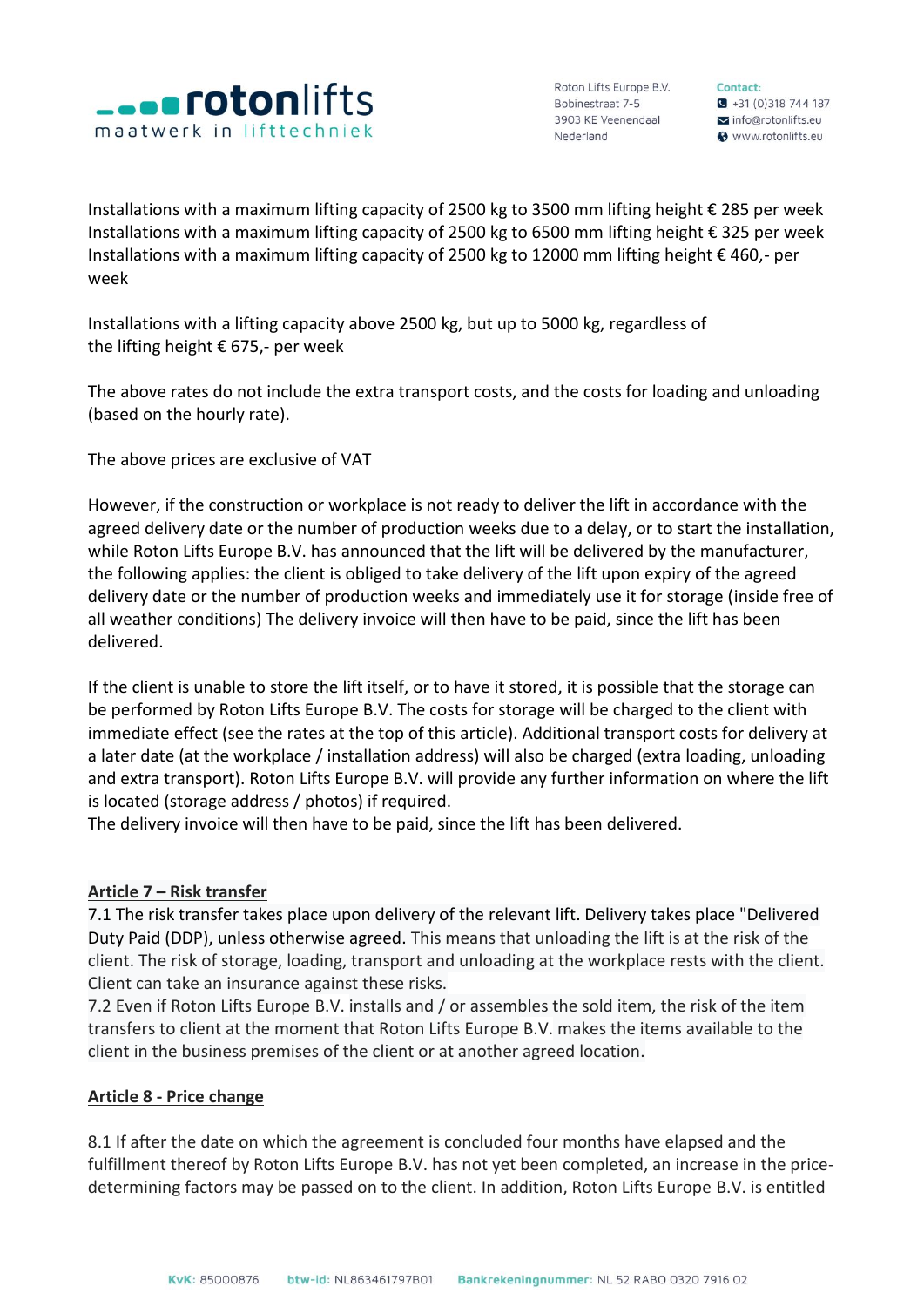

Contact:  $\bullet$  +31 (0) 318 744 187 info@rotonlifts.eu **@** www.rotonlifts.eu

to pass on price-increasing circumstances that cannot be attributed to it to the client on a one-toone basis (including, but not limited to, costs related to import or export).

8.2 Payment of the price increase as described in paragraph 1 takes place at the same time as payment of the final invoice and may be added to the total sum to be paid.

8.3 If goods are supplied by the client and Roton Lifts Europe B.V. is prepared to use them, Roton Lifts Europe B.V. may charge a maximum of 20% of the market price of the delivered goods.

## **Article 9 - Unfeasibility of the assignment**

9.1 Roton Lifts Europe B.V. has the right to suspend the fulfilment of its obligations, if it is temporarily prevented from fulfilling its obligations due to circumstances that were not expected at the conclusion of the agreement and that are outside its sphere of influence. In that case the client is not entitled to compensation for any form of damage.

9.2 Circumstances that could not be expected by Roton Lifts Europe B.V. and that are outside its sphere of influence include the following circumstances:

• The suppliers and / or subcontractors of Roton Lifts Europe B.V. do not or not timely meet their obligations \*;

- The building is not wind and watertight \*;
- Construction site not supplied with permanent power \*;
- Changing the planning on the initiative of the client within a period of one month before the start of the work \*;
- Weather;
- Earthquakes;
- Fire;
- Loss;
- Theft of tools \*;
- The loss of materials to be processed \*;
- Road blocks;
- Strikes, war or war threats, pandemics
- Work interruptions \*;
- Import or trade restrictions \*.

9.3 Roton Lifts Europe B.V. is not authorized to suspend performance if compliance is permanently impossible or if a temporary impossibility has lasted more than six months. The agreement can then be dissolved for that part of the obligations that has not yet been fulfilled. In that case, the parties are not entitled to compensation for the damage suffered or to be suffered as a result of the dissolution.

9.4 If (a) the client has not performed the preparatory work as included in appendix 1 to the Roton Lifts Europe B.V. quotation or (b) the circumstances referred to in article 8.2 that have been marked with \* are not completed / followed - that can be attributed to the client. Roton Lifts Europe B.V. is entitled to charge the resulting costs to the client.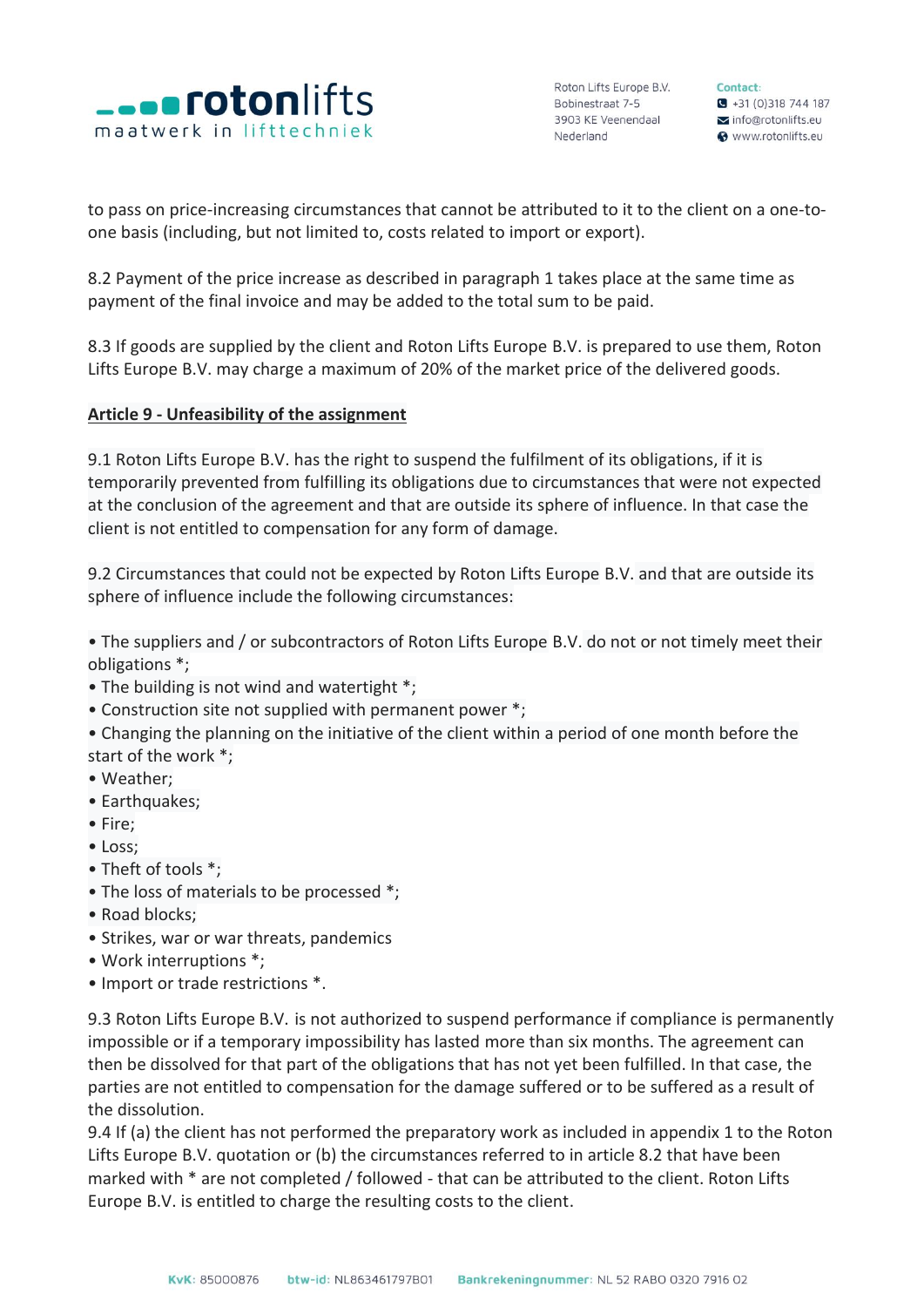

Contact:  $\bullet$  +31 (0) 318 744 187 info@rotonlifts.eu Www.rotonlifts.eu

## **Article 10 – The girth of work**

10.1 The Client must ensure that all permits, exemptions and other decisions that are necessary to perform the work have been obtained in time. Any damage as a result of violation of this duty of care will be at the expense and risk of the client.

10.2 The price of the work does not include: unless stated otherwise in the quotation:

a. The costs for soil, pile driving, chipping, concrete, foundation, brick, carpentry, tile, plastering, painting, wallpapering, scaffolding, repair, welding, grinding - (re) glue or other architectural work and work on central heating installations and such;

b. The costs for connecting gas, water, electricity, telephone or other infrastructural facilities as well as costs for connecting internet / Wi-Fi;

c. The costs for preventing or limiting damage to items present at or near the work;

d. The costs of disposal of materials, building materials or waste;

e. The costs of transport on the construction site to be discussed between the client and Roton Lifts Europe B.V.;

f. The costs of travel and lodging;

g. The costs of installing and removing safety devices;

h. The costs of supplying and installing anchor rails, hoisting beams, screw sleeves and drill anchors in the structural construction;

i. The costs of creating, holding and, if necessary, closing openings in structural structures.

# **Article 11 - Changes to the work**

11.1 Changes in the work will in any case result in additional or reduced work if:

a. There has been a change in the design, specifications or the materials used by Roton Lifts Europe B.V. (changes in the work or the conditions of execution of the work);

b. The information provided by the client does not correspond to reality;

c. In case of deviations from the amounts set-out items and deductible and / or estimated quantities by more than 10%, deviations are made.

11.2 Additional work is calculated based on the value of the price-determining factors that apply at the time the additional work is performed. This also includes price-increasing factors that are not included in the offer from Roton Lifts Europe B.V.

Less work is for the account and risk of the client, which means that the client will never receive a discount on what has been offered.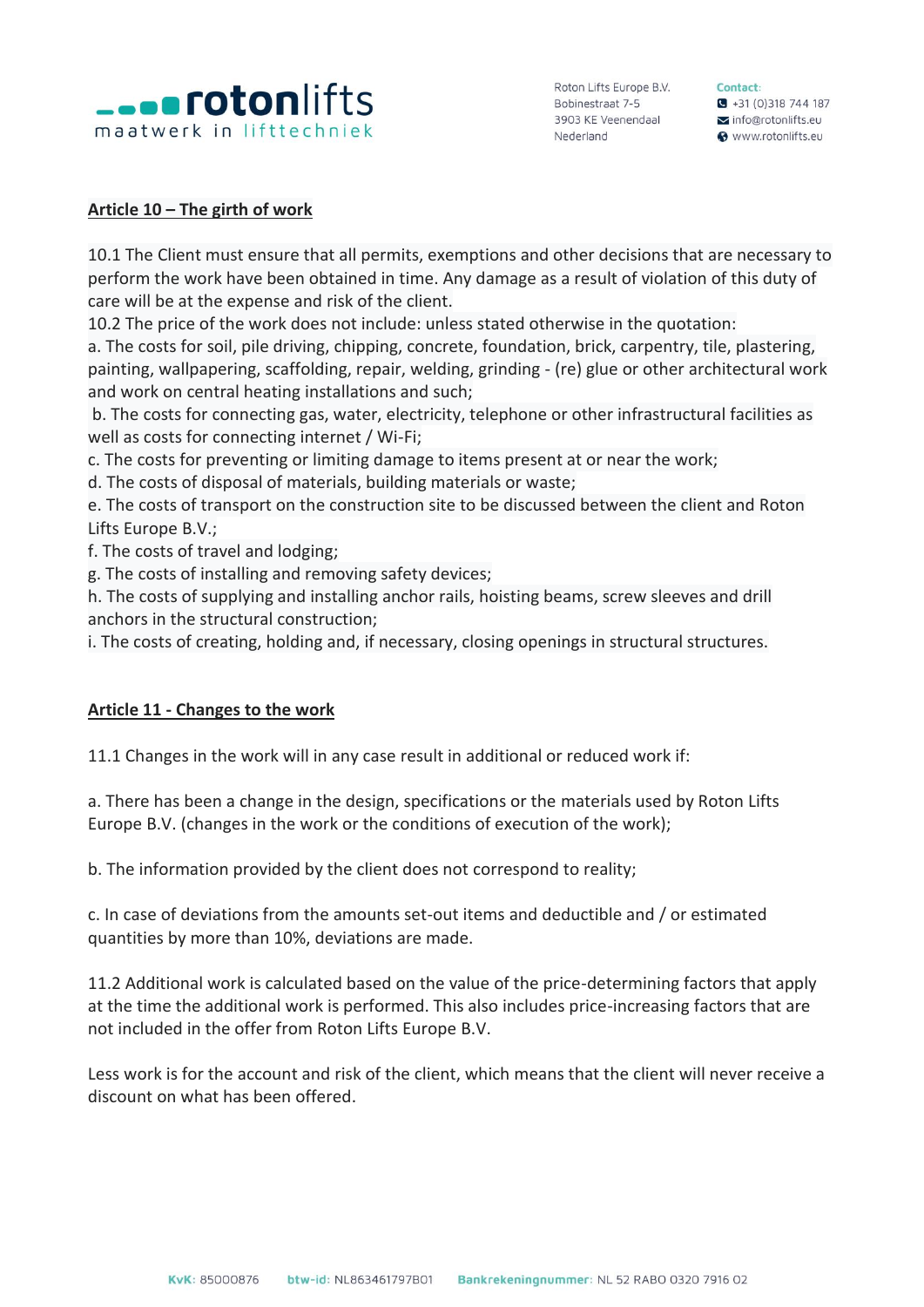

Contact:  $\bullet$  +31 (0) 318 744 187  $\sum$  info@rotonlifts.eu Www.rotonlifts.eu

#### **Article 12 - Execution of the work**

12.1 The Client ensures that (structural) work and / or deliveries to be performed by or on behalf of third parties that are not part of the work of Roton Lifts Europe B.V. are carried out in such a way and in a timely manner that the execution of the work is not delayed and that Roton Lifts Europe B.V. can carry out its work undisturbed and at the agreed time.

If a delay as referred to in this article nevertheless occurs, the client must inform Roton Lifts Europe B.V. immediately. A delay can result in a financial disadvantage for Roton Lifts Europe B.V. for which additional work will be charged. The additional work to be carried out will be notified to the client within a reasonable period of time after discovery thereof, with the aim of not stagnating the work further. Roton Lifts Europe B.V. also has the right to charge a possible penalty interest of 8%.

12.2 Unless otherwise stated in the quotation issued by Roton Lifts Europe B.V., the client ensures for its own account and risk that:

a. The place where Roton Lifts Europe B.V. must carry out the work is accessible, via a paved road, for example a road that can be driven by trucks and mobile cranes, and an opening in the facade where the goods can be placed in the room in which the assembly takes place;

b. The area in which the work is to be carried out is clean, dry and water and windproof and the floors can be driven on by a mobile scaffolding to ensure uninterrupted progress of assembly;

c. With the mobile scaffolding, work up to 4 meters above the floor can be carried out;

d. For work above 4 meters, the client must provide scaffolding and like such;

Adequate and safe auxiliary tools for horizontal and vertical displacement of heavy parts required for the work are present on time. The client's obligations also include the operation of said auxiliary tools, the installation and after use the removal of work lighting and work floors with protection at the places where lift technical work must be performed;

e. The electricity required for carrying out the work of Roton Lifts Europe B.V. is available on time and free of charge at a maximum of 5 meters from the work object; During the implementation of the technical lift installation on Roton Lifts Europe B.V., a dry, heated, illuminated and lockable room of sufficient size is made available in an easily accessible place near the lift shaft, executed in accordance with the requirements of the local regulations.

f. The intended space can serve as accommodation for the staff of Roton Lifts Europe, their personal property and the storage of the materials and tools to be processed;

g. At the start of the work all necessary safety provisions have been made such as safety nets, safety edge systems, fastening points for safety lines and other precautionary measures including deposits of underlying sites or work floors and these are maintained during the work. Everything in such a way as to ensure safe and healthy working conditions for the mechanics, which circumstances meet the requirements that are imposed on employers and / or the construction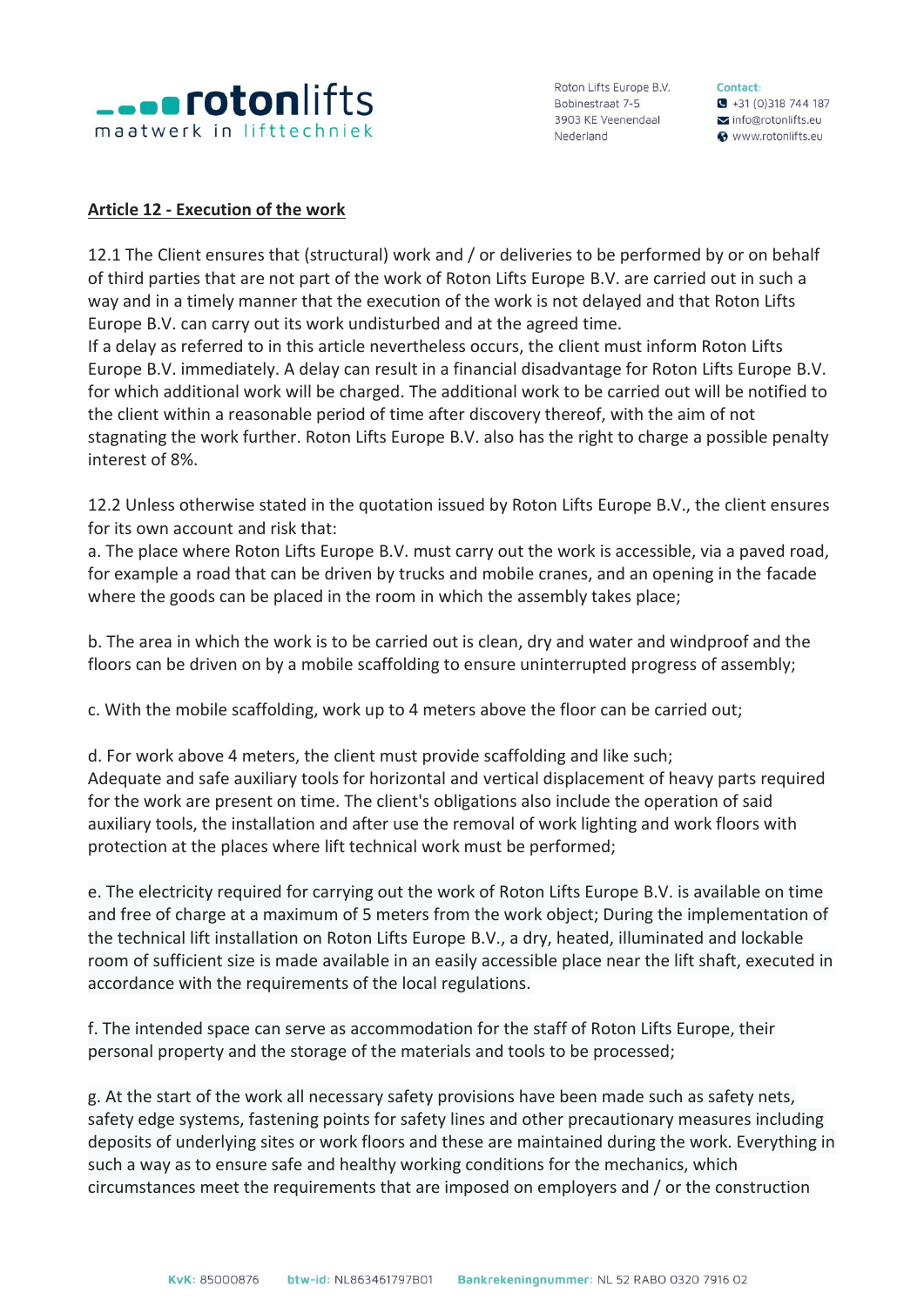

Contact:  $\bullet$  +31 (0)318 744 187 info@rotonlifts.eu **@** www.rotonlifts.eu

site by local regulations and / or any other national or international regulation in this regard posed;

h. The electrical power lines for power and lighting, including the devices to be fitted in it, such as main switches, group switches and protective devices, were delivered on time and attached to the drive at the locations indicated by the Roton Lifts Europe;

i. The lighting, emergency lighting and wall sockets in the elevator machine room, the lighting of the shaft and the shaft accesses, as well as the heating and ventilation of the elevator machine room and, if necessary, of the shaft, have been delivered and installed in time. With regard to the structural lift shaft and lift machine room, the term 'timely' means: prior to the start of lift installation on the structure.

12.3 The Client indemnifies Roton Lifts Europe, in case of violation of the rules referred to in paragraph 11.2 under g, for the resulting damage and costs, including explicitly understood costs arising from any sanctions and / or instructions by the Labour inspection.

12.4 Roton Lifts Europe B.V. is not responsible for facilities, resources, materials, auxiliary materials and parts such as, for example, machines, mobile scaffolding, scaffolding, vehicles, lifts, ladders and such, made available by the client himself.

12.5 Client is responsible for all damage resulting from loss, theft, burning or damage to tools, materials and other items of Roton Lifts Europe B.V. that are located at the place where the work is being performed.

12.6 If the client does not fulfill his obligations as described in the previous paragraphs of this article and this causes a delay in the execution of the work, the work will be carried out as soon as the planning of Roton Lifts Europe B.V. permits. In addition, the client is liable for all damage arising from this for Roton Lifts Europe B.V.

# **Article 13 - Completion / commissioning of the work**

13.1 In this article, (completion) delivery / commissioning is understood to mean the complete or partial delivery by Roton Lifts Europe B.V. of the work to its contractual counterparty / client in accordance with Article 12.2.

13.2 The work is considered completed / commissioned when:

a. Client has approved the work in whole or in part, for example a signed work order;

b. The work has been put into use by the client (if the client takes part of the work into use, that part is considered as completed);

c. Roton Lifts Europe B.V. has informed the client in writing or by e-mail that the work has been completed and the client has not made known in writing or by e-mail within 2 working days after the notification whether or not the work has been approved;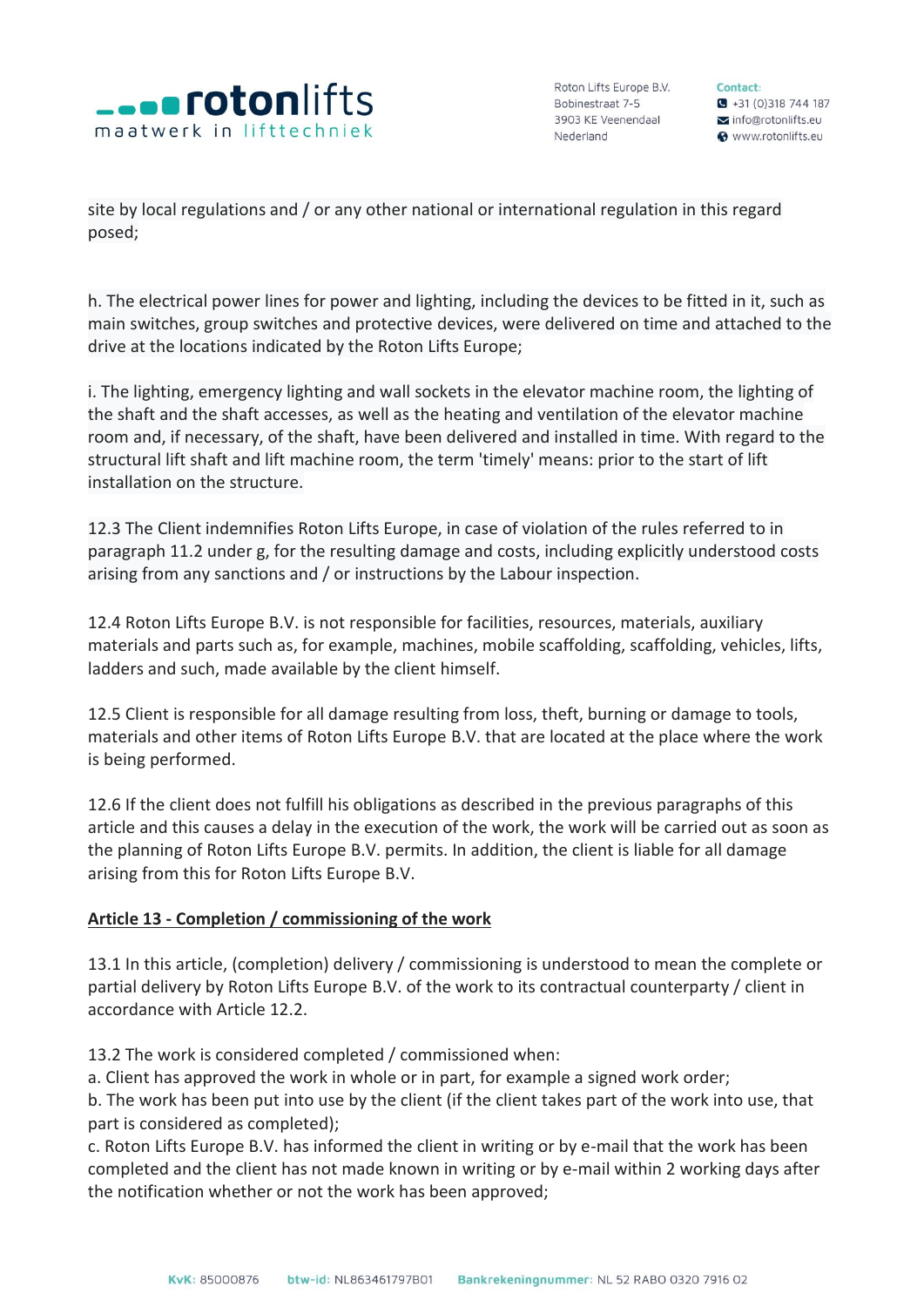

Contact:  $\bullet$  +31 (0) 318 744 187 info@rotonlifts.eu **@** www.rotonlifts.eu

d. Client does not approve the work on the base of minor defects or missing parts that can be repaired or supplied within 30 days and that do not prevent the work from being put into use; e. The work has been approved by an external examination designated by Roton Lifts Europe B.V. (notified body)

13.3 If the client does not approve the work, he is obliged to state this in writing to Roton Lifts Europe B.V., stating the reasons, on the base of a signed work order on which the remaining points are stated. The signed work order is leading and serves as conclusive evidence. However, if the lift is taken into use by the client, working with any remaining points, this counts as a finished installation. However, this does not affect the obligation of Roton Lifts Europe B.V. to resolve these residual points afterwards.

13.4 If the client does not approve the work, he will give Roton Lifts Europe B.V. the opportunity to deliver the rejected parts of the work again, the provisions of this article are applicable once again. All within a reasonable period of time.

13.5 If no person authorized to sign is present when the work has been completed (without notifying Roton Lifts Europe B.V. in advanced), article 12.2 C applies however within 24 hours after notification by Roton Lifts Europe B.V.

13.6 If the lift installation has not been finalized in accordance with the above and Roton Lifts Europe B.V. has notified the client in writing / by email that no permission has been given to use the lift installation while the client does so, then a fine is owed to Roton Lifts Europe of € 250 , per day as long as this continues. Any costs that must be incurred to take the elevator installation out of service will be for the client's account. Any other damage or personal injury is also for the account of the client.

# **Article 14 - Liability**

14.1 Roton Lifts Europe B.V. is liable for damage suffered by the client and which is the direct and exclusive result of a shortcoming attributable to Roton Lifts Europe B.V. The liability of Roton Lifts Europe B.V. vis-à-vis clients and third parties for damage arising from or related to the installation or delivery of the lift is limited to the amount actually paid in the case concerned under the insurance policy (s) concluded by Roton Lifts Europe B.V. has been paid out. Roton Lifts Europe B.V. sends information about the relevant insurance policy on request. Excluded from this - that is, does qualify for compensation - is damage caused by intent or deliberate recklessness on the part of Roton Lifts Europe B.V.

14.2 The following are not eligible for refunds:

a. Operational damage, including stagnation damage and lost profit;

b. Supervision damages, including damage caused by or during the performance of the contract work to property being worked on or to property located in the vicinity of the place where work is being performed;

c. Damage caused by intent or deliberate recklessness of agents of Roton Lifts Europe B.V.;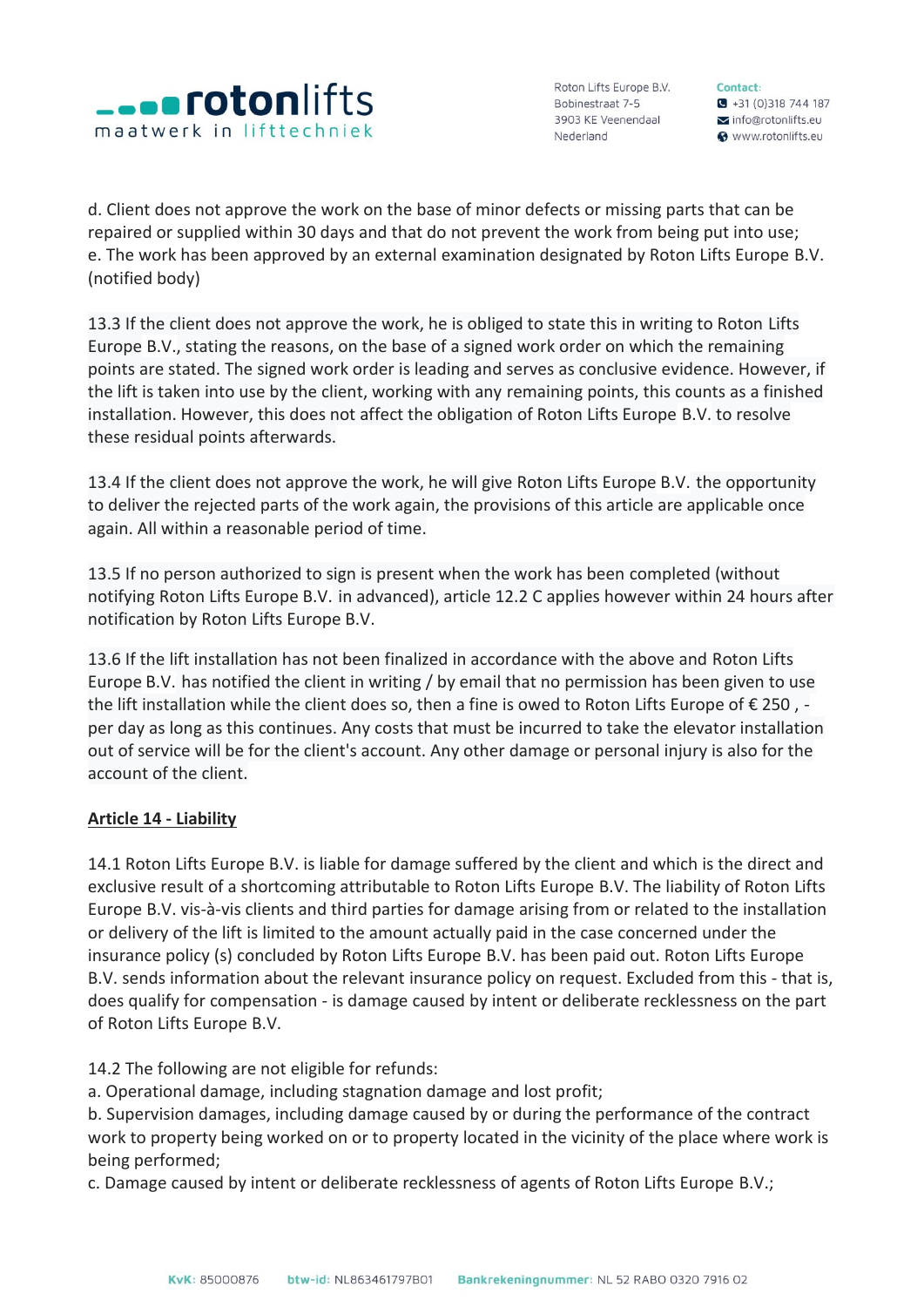

Contact:  $\bullet$  +31 (0) 318 744 187  $\sum$  info@rotonlifts.eu **@** www.rotonlifts.eu

d. Damage caused by the client or persons affiliated with the client (e.g. staff or subcontractor(s)) as a result of the work being put into use before delivery. This also applies to persons who are on the construction site or workplace who are not directly affiliated with the client, such as visitors, who are on the construction site or workplace with the permission of the client.

14.3 The client indemnifies Roton Lifts Europe B.V. against all third-party claims for product liability as a result of a defect in a product delivered by the client to a third party that (partly) consisted of products and / or materials supplied by Roton Lifts Europe.

# **Article 15 - (Factory) guarantee**

15.1 Unless explicitly agreed otherwise, Roton Lifts Europe B.V. guarantees new installations for a maximum period of 18 months after delivery / commissioning. This manufacturer's guarantee implies in concrete terms that all parts for which any defect may arise during that period due to faulty construction are supplied free of charge. Explicitly not covered by the warranty are the working hours for assembly of these parts, working hours to remedy malfunctions and travel and accommodation costs incurred. These are charged separately to the client.

15.1 The above guarantee period only applies if a maintenance contract or service contract has been concluded by the client or owner of the installation. If no maintenance contract or service contract has been concluded, a factory guarantee period of 6 months applies. If the customer decides to conclude a service contract, a full guarantee applies with a maximum duration of 18 months. A full guarantee means that all costs are covered for the parts to be replaced, labor and travel time. In addition, maintenance is carried out twice during the guarantee period, which includes all the aforementioned costs. Prices for maintenance and service contracts are included in the option list of the quotation / offer. In connection with planning for the current or subsequent year, Roton Lifts Europe B.V. will send pre-invoices to make planning and route possible.

15.2 The client is only entitled to the warranty if written claims are made within the applicable warranty period by means of the online fault reporting form [www.rotonlifts.eu/nl/storing](https://rotonlifts.eu/nl/storing-melden/)[melden](https://rotonlifts.eu/nl/storing-melden/). Disruptions that are reported in a different way count as not being reported. The aforementioned guarantee is only applicable for deliveries and installations in the Netherlands. Outside the Netherlands, insofar as this is required by law, local legislation is followed. In Belgium, a 12-month full warranty applies, which can be extended to a maximum of 18 months by entering into a service contract. The maintenance or service contract must be concluded within one month after delivery, unless otherwise agreed. With a service contract and a malfunction report, this malfunction can only be dealt with under full warranty on the starting date of the service contract or later.

15.3 If the agreed performance consists of contracting work, Roton Lifts Europe B.V. guarantees the soundness of the delivered construction and the materials used for the period referred to in paragraph 1, provided that it was free to choose it. If it turns out that the construction supplied or the materials used are not sound, Roton Lifts Europe B.V. will repair or replace it. The parts that must be repaired at Roton Lifts Europe B.V. or replaced by Roton Lifts Europe B.V. must be sent carriage paid to Roton Lifts Europe B.V.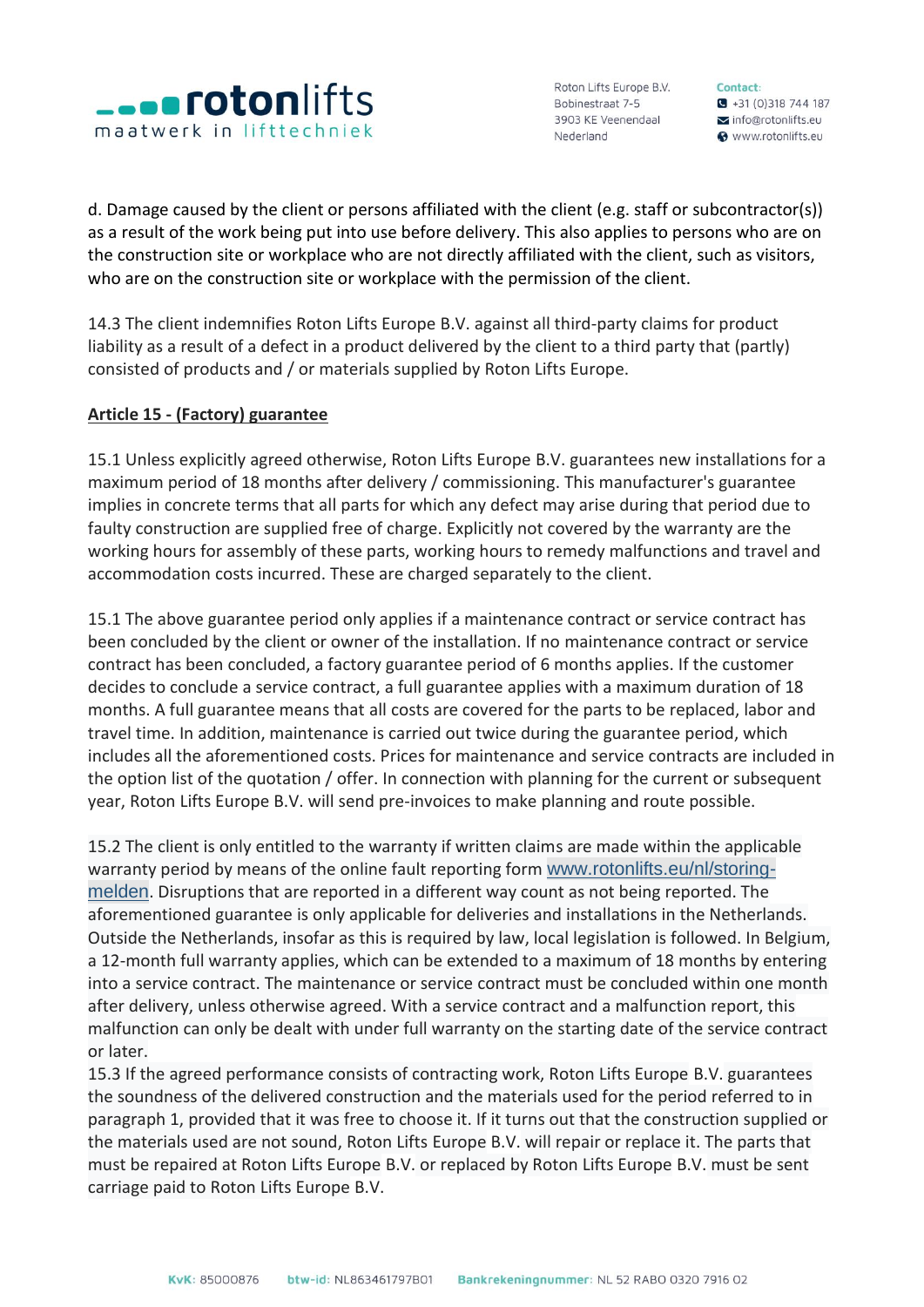

Contact:  $\bullet$  +31 (0)318 744 187 info@rotonlifts.eu **@** www.rotonlifts.eu

15.4 The defective parts replaced by Roton Lifts Europe B.V. pursuant to the guarantee obligation become his property.

15.5 If it appears that an operation has not been performed properly, Roton Lifts Europe B.V. will make the choice whether it:

- perform the operation again. In that case, the client must provide new material at its own expense;

- The defect is recovered. In that case the client must return the materials to Roton Lifts Europe B.V. carriage paid;

- Makes the client a credit for a proportional part of the invoice.

15.6 If the agreed performance (partly) consists of the installation and / or assembly of a delivered item, then Roton Lifts Europe B.V. guarantees the soundness of the installation and / or assembly for the period referred to in paragraph 1. If it appears that the installation and / or assembly has not been carried out properly, Roton Lifts Europe B.V. will repair this, any travel and accommodation costs incurred will be borne by the client.

15.7 Factory warranty applies to those parts for which the client and Roton Lifts Europe B.V. have explicitly agreed in writing. If the client has had the opportunity to become acquainted with the contents of the factory warranty, it will take the place of a warranty under this article.

15.8 The client must in all cases offer Roton Lifts Europe B.V. the opportunity to repair a defect or to carry out the processing anew.

15.9 The client can only appeal to the guarantee after he has fulfilled all his obligations towards Roton Lifts Europe B.V. This includes in any case the payment of an invoice.

15.10 No guarantee is given for:

(a) defects that are the result of:

-Incorrect use, including - but not limited to - including the non-uniform loading of the lift (load not evenly distributed on the platform); - Not or incorrectly performed maintenance;

- Maintenance carried out by third parties without the permission of Roton Lifts Europe, whereby the guarantee on the lift installation will be cancelled immediately;

- Installation, assembly, modification or repair by the client or by third parties;

- Intent or deliberate recklessness of the client.

− Maintenance performed by third parties without permission from Roton Lifts Europe B.V. where applies that the warranty on the lift installation will not be given in full with immediate effect; − Installation, assembly, modification or repair by the client or by third parties;

In the event of self-installation by the client or by third parties, the warranty only applies if the malfunction or defect is not the direct result of this self-installation. If it turns out that there is a right to a warranty, then this only applies to parts of the installation itself (factory warranty). To determine this, a Roton Lifts Europe B.V. mechanic will first make a diagnosis on an invoice basis. After solving this malfunction, an invoice will also follow for the call-out costs and labor hours incurred.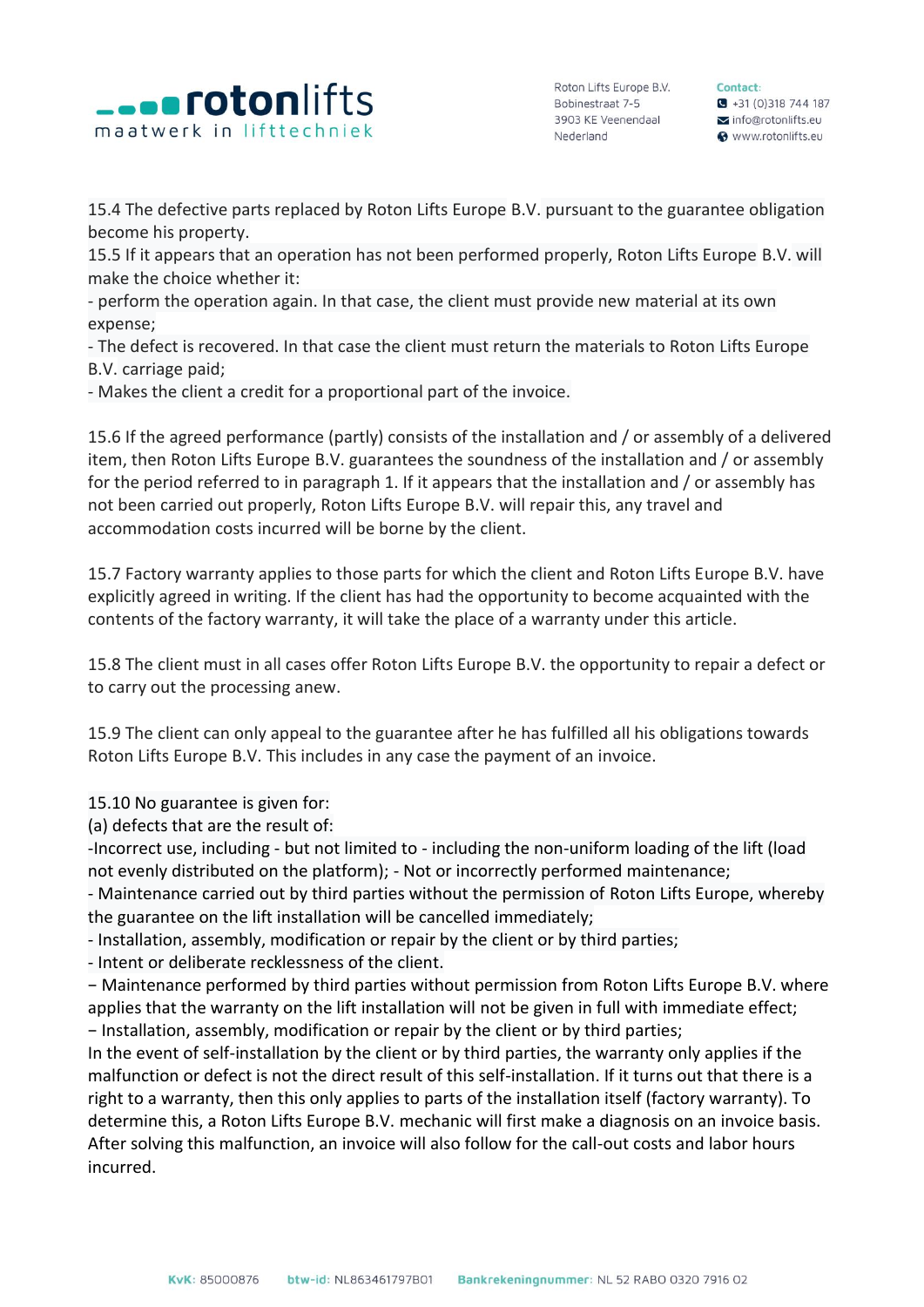

Contact:  $\bullet$  +31 (0)318 744 187 info@rotonlifts.eu **@** www.rotonlifts.eu

(b) delivered goods that were not new at the time of delivery, or that were supplied by the client but were built in by Roton Lifts Europe;

(c) the case where the client has signed a risk statement

(d) In case of malfunction or defect is due to an installation error of Roton Lifts Europe, this error must be reported within 1 month after finalization of installation. After this month, installation errors can no longer be invoked and a regular (factory) warranty applies.

# **Article 16 - Complaints**

16.1 The client can no longer rely on a defect in the performance if he has not complained in writing to Roton Lifts Europe B.V. within one month after he has discovered the defect. The complete cancel of rights is the result.

# **Article 17 - Non-fulfilled obligations by the client**

17.1 If Roton Lifts Europe B.V. is willing and able to fulfill its obligations under the agreement, but fulfillment is prevented by a cause that is not within the client's sphere of risk and that can be attributed to it, then the client is responsible for the Roton Lifts Europe B.V. lost interest, costs incurred and damage suffered.

17.2 If goods have not been purchased after the delivery time has expired, they will remain available to the client. Items that have not been used are for the client's account and are the risk of the client. Roton Lifts Europe B.V. may always use the authority of article 6:90 BW.

## **Article 18 - Payment**

18.1 Payment is made at the location of Roton Lifts Europe B.V. or into an account designated by Roton Lifts Europe B.V.

18.2 Unless otherwise agreed, payment takes place as follows:

- a. In case of counter sales in cash;
- b. If payment in case of installments has been agreed:
- 30% of total price with order (down payment)
- 30% of total price with an x number of production weeks
- 40% of the total price at the latest one day before delivery and before assembly.

c. Down payment invoice to be paid immediately. Delivery invoice and other invoices relating to installation within 30 days after the invoice date or at the latest one day before delivery and before assembly. Invoices relating to overhaul, additional work, maintenance and malfunctions must be paid within 14 days.

18.3 Irrespective of the agreed payment conditions, the client is obliged to provide a guarantee for payment that is sufficient for Roton Lifts Europe B.V. (on request).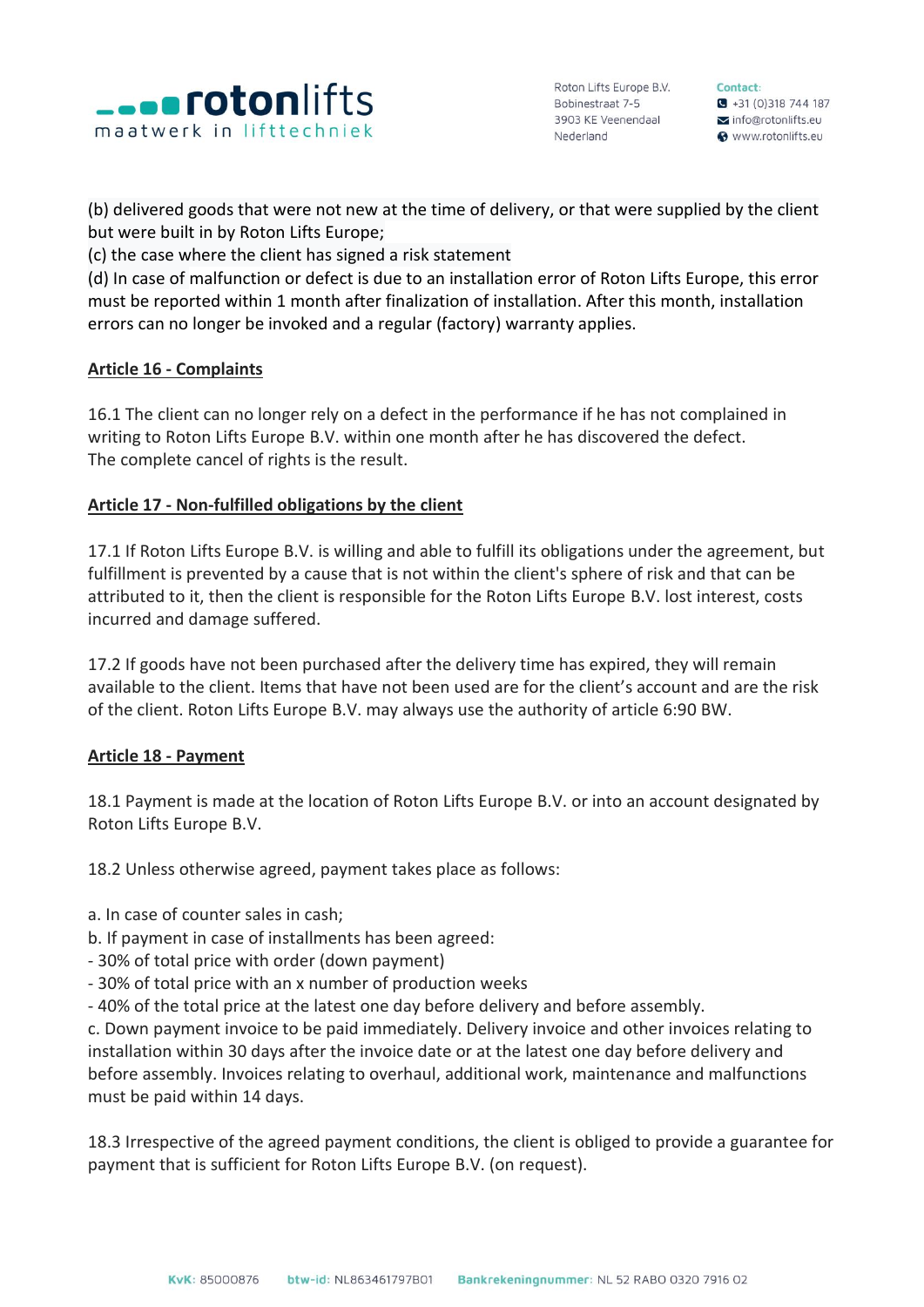

Contact:  $\bullet$  +31 (0)318 744 187 info@rotonlifts.eu **@** www.rotonlifts.eu

If the client does not comply with this within the specified period, he will immediately be in default. In that case, Roton Lifts Europe B.V. has the right to terminate the agreement and to recover its damage from the client.

18.4 The right of the client to settle or suspend its claims against Roton Lifts Europe B.V. - in whatever form - is excluded, unless Roton Lifts Europe B.V. goes bankrupt.

18.5 The full claim for payment is immediately due and payable if:

- a. A payment period has been exceeded;
- b. Client has gone bankrupt or requests suspension of payment;
- c. Seizure is placed on items or claims of the client;
- d. The client (legal person) is dissolved or liquidated;
- e. The client (natural person) is placed under guardianship or dies;

f. If a deposit has not been made within 15 working days after the order has been issued and Roton Lifts Europe has informed the client of this at least twice (in writing or by e-mail).

17.6 If payment has not been made within the agreed payment term, the client will immediately owe interest to Roton Lifts Europe B.V. The interest is 10% per year, but is equal to the statutory interest if it is higher. For the interest calculation, a part of the month is seen as a full month.

If payment has not been made within the agreed payment term, the client will owe Roton Lifts Europe B.V. all extrajudicial costs with a minimum of  $\epsilon$  40. If the extrajudicial costs actually incurred are higher than from the above calculation follows, the actual costs incurred will be due.

18.7 If Roton Lifts Europe B.V. is found to be in the right in legal proceedings, all costs it has incurred in connection with these proceedings will be borne by the client.

## **Article 19 - Retention of title and pledge**

19.1 After delivery, Roton Lifts Europe B.V. remains the owner of the goods delivered as long as the client:

a. Deficiency or failure to perform its obligations under this agreement or other similar agreements;

b. Does not pay or will pay for work performed or to be performed under such agreements;

c. Has not paid claims that result from non-compliance with the aforementioned agreements such as damage, penalties, interest and costs.

19.2 As long as there is a retention of title on the delivered goods, the client may not encumber them outside his normal business operations. Any damage as a result of a violation of this provision will be for the account and risk of the client.

19.3 After Roton Lifts Europe B.V. has invoked its retention of title, it may reclaim the delivered goods. Client allows Roton Lifts Europe B.V. to enter the place where these items are located. Any costs that Roton Lifts Europe B.V. reasonably expects to incur in exercising its retention of title are at the expense of the client.

19.4 If Roton Lifts Europe B.V. cannot invoke its retention of title because the delivered goods have been mixed, distorted or checked, the client is obliged to pledge the newly formed goods to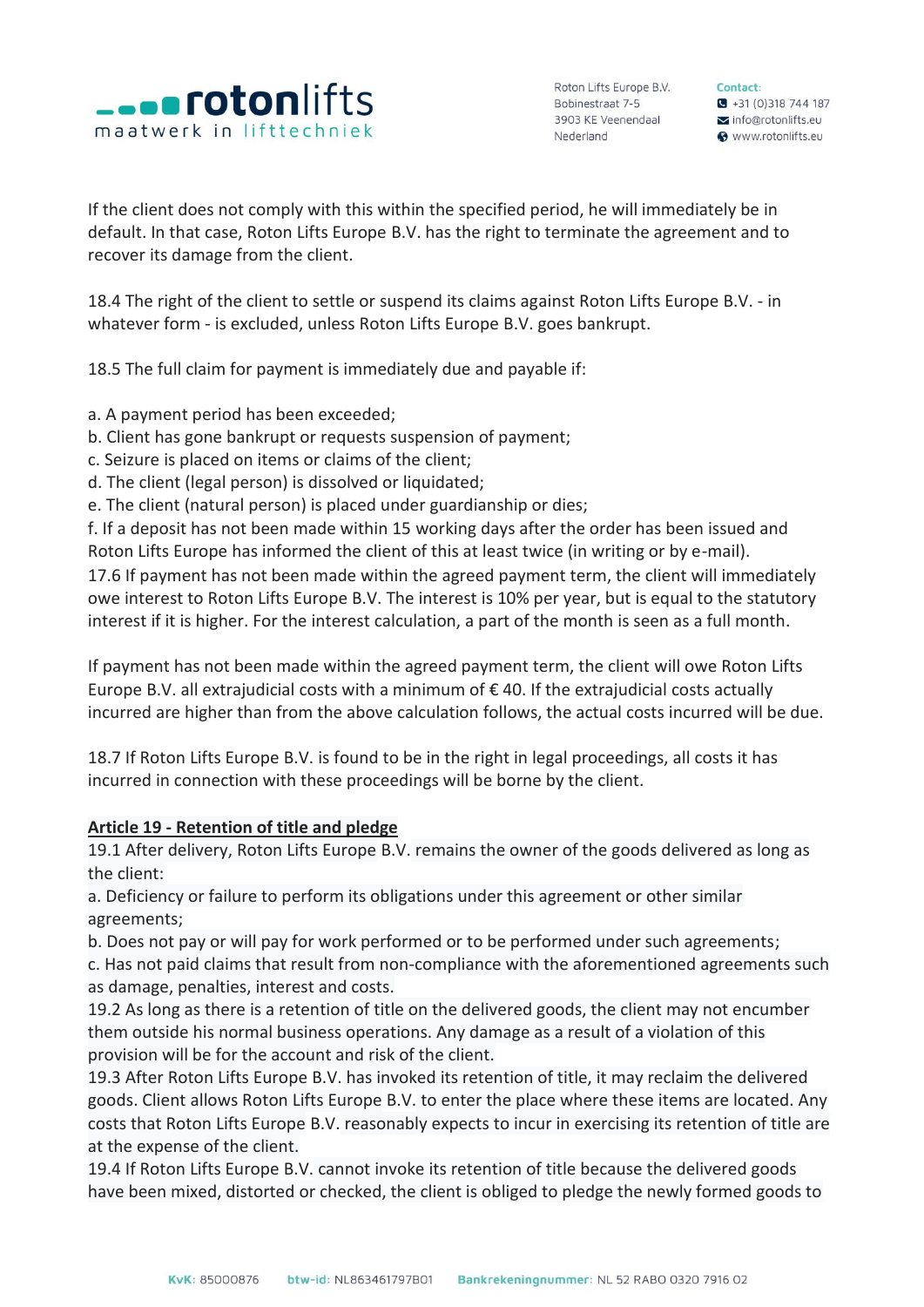

Contact:  $\bullet$  +31 (0)318 744 187 info@rotonlifts.eu **@** www.rotonlifts.eu

Roton Lifts Europe B.V. or to establish a mortgage right. Client will provide all required cooperation in this regard.

19.5 After exercising the retention of title by Roton Lifts Europe B.V., the client can no longer demand compliance with the agreement for the delivery and installation of the lift. This does not relieve the client from payment of what has been agreed. If the client wishes to place the lift retrieved by Roton Lifts Europe B.V. in the context of its retention of title, any costs will be charged to the client.

# **Article 20 - Termination**

20.1 If the client wishes to terminate the agreement without there being a shortcoming of Roton Lifts Europe B.V. and Roton Lifts Europe B.V. agrees to this in writing, the agreement will be terminated by mutual consent. In that case, Roton Lifts Europe is entitled to compensation for all financial loss, such as loss suffered, loss of profit and costs incurred. These costs are fixed at 75% of the total order amount excluding VAT.

These incurred costs consist of:

Customer visit based on hourly rate and call-out costs Construction site or workplace visit (e.g. measuring) based on hourly rate and call-out costs

And:

Costs based on hourly rate and subsequent calculation when canceling the order: Making calculations, drawing up an order confirmation or checking a purchase order The costs of creating invoices and their follow-up

The costs for canceling the order with suppliers and/or manufacturers

Administration costs: preparing quotations / requesting prices / creating debtor and so on The costs for communication with the customer and suppliers and/or manufacturers by telephone, e-mail or other means

Costs related to the rental of machines and/or tools, transport costs and the cancellation of the aforementioned.

Costs for renting storage space, customs costs and insurance costs (such as a temporarily increased CAR insurance)

20.2 Dissolution as a result of failure to comply with the payment obligation applies if a payment has not been made within 15 working days after the order has been issued and Roton Lifts Europe B.V. has informed the client of this at least twice (in writing or via e-mail). In that case, Roton Lifts Europe B.V. is entitled to compensation for all financial loss, such as loss suffered, loss of profit and costs incurred. These costs are fixed at 75% of the total order amount excluding VAT.

20.3 If the agreement has been concluded between the client and Roton Lifts Europe B.V., the client will not be entitled to the statutory cancellation period (after all, there is no question of distance selling, because it concerns custom work).